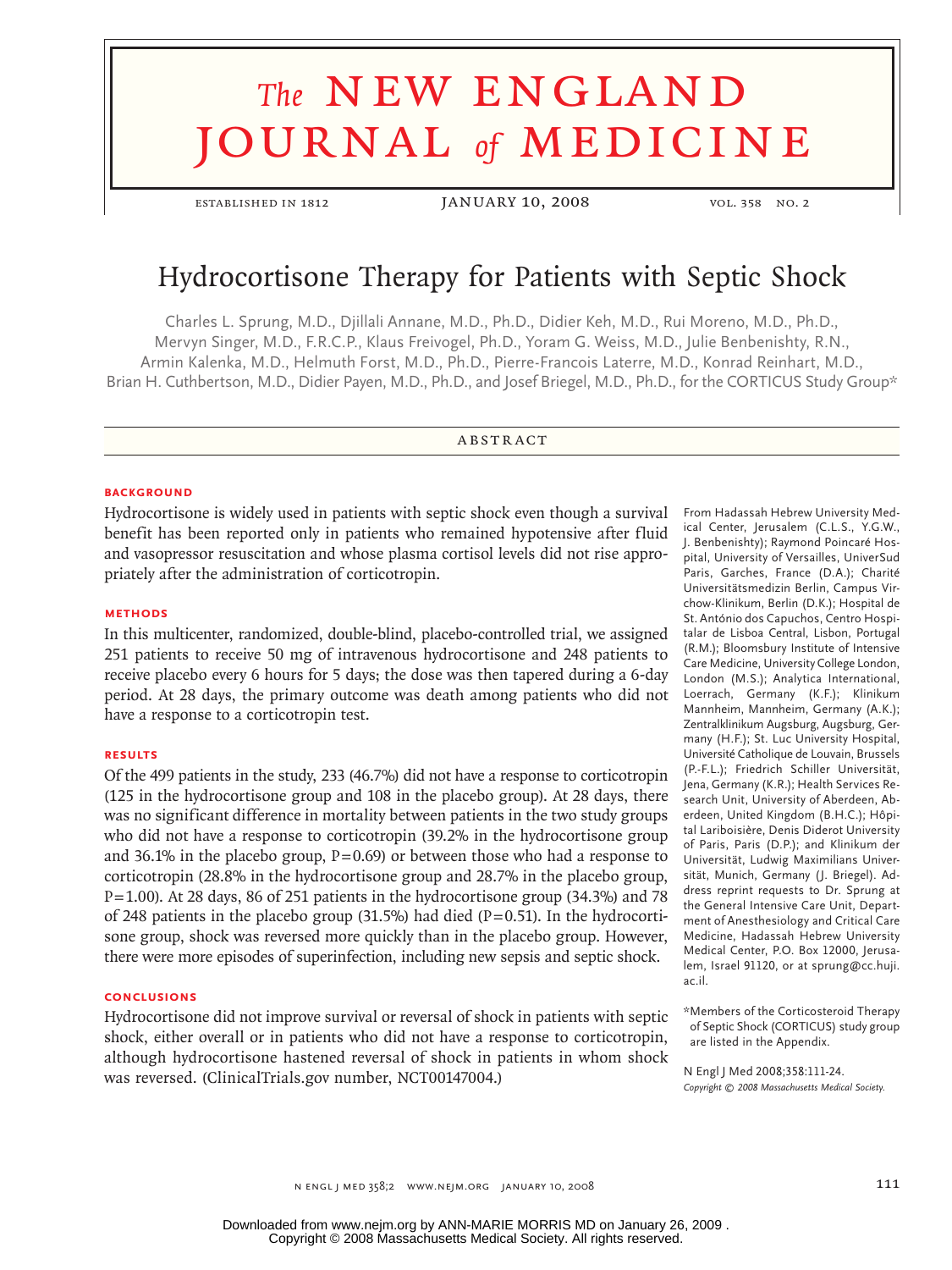EVERE SEPSIS IS A MAJOR CAUSE OF MORtality and morbidity worldwide.<sup>1,2</sup> Septic shock, the most severe manifestation, occurs in 2 to 20% of inpatients.<sup>3</sup> The incidence of evere sepsis is a major cause of mortality and morbidity worldwide.<sup>1,2</sup> Septic shock, the most severe manifestation, octhe condition has been rising,<sup>4</sup> and a death rate of 33 to 61% has been reported in the placebo groups of multicenter trials.5‑8

The use of corticosteroids as an adjunctive therapy has been controversial for decades.9 After the study by Schumer,<sup>10</sup> a short course of highdose corticosteroids became accepted therapy. Subsequent studies, however, did not confirm a survival benefit with this regimen and suggested an increase in superinfection-related mortality.<sup>11-13</sup> Studies that have used lower doses of hydrocortisone (200 to 300 mg per day) for longer durations have reported earlier reversal of shock<sup>14-18</sup> and improved survival.<sup>14,16</sup> The prognostic importance of the response to corticotropin had been recognized in critical illness previously,<sup>19,20</sup> and the results in the hydrocortisone studies were particularly apparent in patients who did not have a response to a corticotropin test. Meta-analyses, $21,22$  reviews, $20$  and guidelines<sup>23</sup> have advocated the use of low-dose hydrocortisone in patients with septic shock. These recommendations were based primarily on a study of patients with septic shock who remained hypotensive after at least 1 hour of resuscitation with fluids and vasopressors.<sup>16</sup> In this study, a survival benefit was seen in patients with no response to corticotropin who received hydrocortisone and fludrocortisone. Our trial, called the Corticosteroid Therapy of Septic Shock (CORTICUS) study, evaluated the efficacy and safety of low-dose hydrocortisone therapy in a broad population of patients with septic shock — in particular, patients who had had a response to a corticotropin test, in whom a benefit was unproven.<sup>9</sup>

#### METHODS

#### **Study Design**

In this multicenter, randomized, double-blind, placebo-controlled study, the protocol was approved by the ethics committee at each of the 52 participating intensive care units (ICUs). Patients were enrolled from March 2002 to November 2005, after providing written informed consent. In cases in which a patient lacked mental competency, consent was obtained either from a surrogate, the next of kin, or a legal representative (with retrospective consent obtained from patients who regained competency), according to national regulations. An independent data and safety monitoring board met after each of three interim analyses. At the end of the study, a clinical evaluation committee whose members were unaware of study-group assignments assessed the appropriateness of antiinfective treatments.

The authors designed the study, gathered and analyzed the data, and vouch for the completeness and accuracy of the data and the analysis. The sponsors had no role in the design and conduct of the study, in the collection, management, analysis, or interpretation of the data, or in the preparation, review, or approval of the manuscript.

## **Patients**

Patients who were 18 years of age or older and had been hospitalized in participating ICUs were prospectively enrolled in the study if they met all eligibility criteria. (For details, see Table 1 of the Supplementary Appendix, available with the full text of this article at www.nejm.org.) Inclusion criteria were clinical evidence of infection, evidence of a systemic response to infection, and the onset of shock within the previous 72 hours (as defined by a systolic blood pressure of <90 mm Hg despite adequate fluid replacement or a need for vasopressors for at least 1 hour) and hypoperfusion or organ dysfunction attributable to sepsis. Notable exclusion criteria included underlying disease with a poor prognosis, a life expectancy of less than 24 hours, immunosuppression, and treatment with long-term corticosteroids within the past 6 months or short-term corticosteroids within the past 4 weeks.

#### **Randomization**

Randomization (in a 1:1 ratio) was stratified according to study center in blocks of four with the use of a computerized random-number generator list provided by a statistician who was not involved in the determination of eligibility, administration of a study drug, or an assessment of outcomes. In each center, the study drug (hydrocortisone or placebo) was sealed in sequentially numbered, identical boxes that contained the entire treatment for each patient to be administered sequentially. The sequence was concealed from the investigators. All patients, medical and nursing staff members, pharmacists, investigators,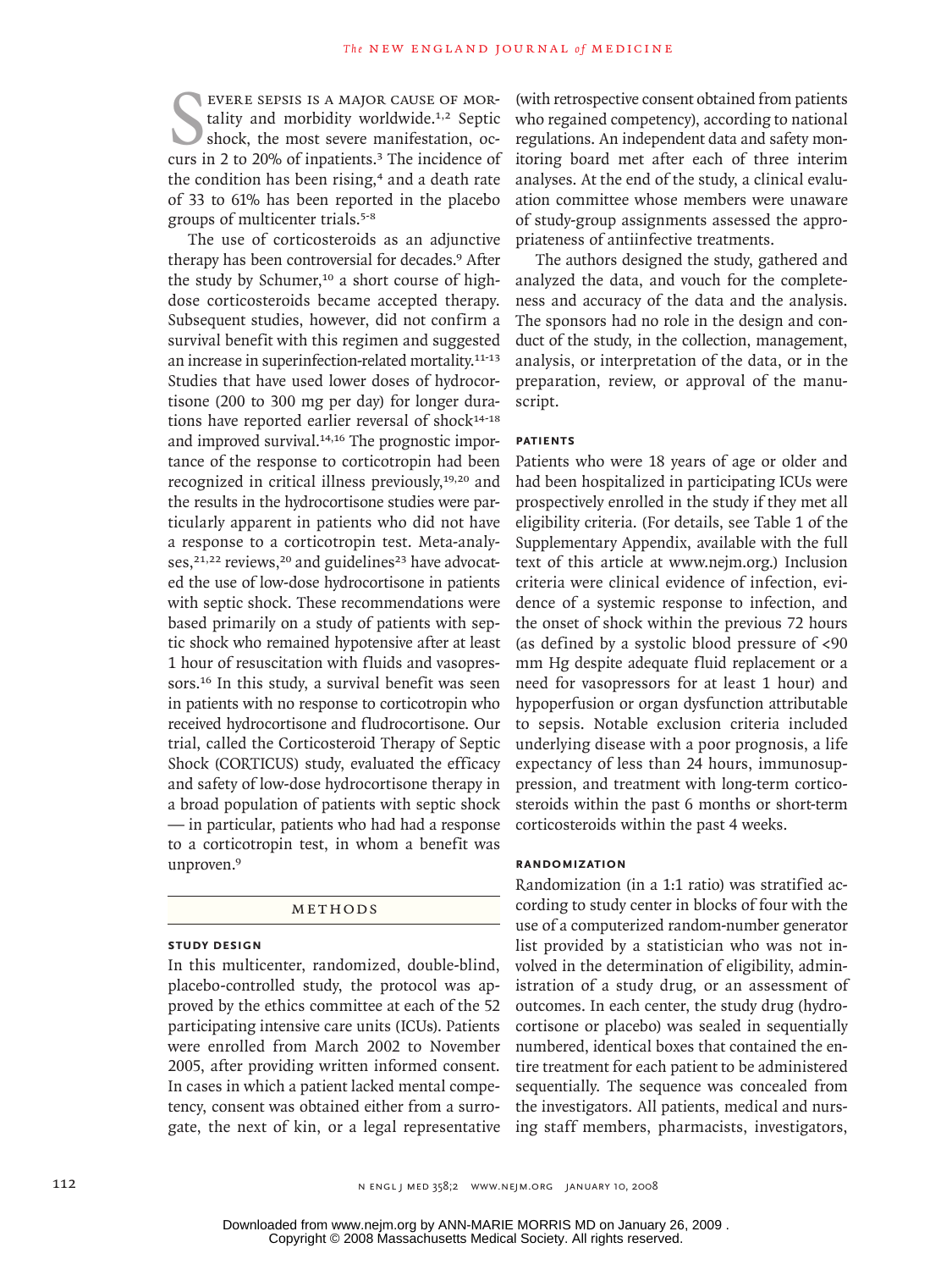unaware of study-group assignments throughout idate. the study period.

#### **Study Drugs**

Hydrocortisone (Rotexmedica) was prepared in vials containing 100 mg of hydrocortisone hemisuccinate powder with ampules containing 2 ml of sterile water diluent; the vials were then coded and masked centrally (Klocke Verpackungs Service). Vials containing placebo were identical to those containing hydrocortisone. The study drugs were administered as a 50-mg intravenous bolus every 6 hours for 5 days, then tapered to 50 mg intravenously every 12 hours for days 6 to 8, 50 mg every 24 hours for days 9 to 11, and then stopped. A total of 29 doses were given. Evidence-based guidelines for the treatment of patients were encouraged.<sup>24</sup>

#### **Definitions**

Organ-system failure was defined for each of the six major organ systems as a Sequential Organ Failure Assessment (SOFA) score of 3 or 4 points (on a scale ranging from 0 to 4 for each organ system, for an aggregate score of 0 to 24, with higher scores indicating more severe organ dysfunction).25 Reversal of shock was defined as the maintenance of a systolic blood pressure of at least 90 mm Hg without vasopressor support for at least 24 hours. Superinfection was defined as a new infection occurring 48 hours or more after the initiation of a study drug.26 New sepsis was defined as a new septic episode with or without microbiologic confirmation. New septic shock was defined as a new episode of septic shock after reversal of the initial episode. The absence of a response to a corticotropin test was defined as an increase in the cortisol level of no more than 9 μg per deciliter (248 nmol per liter).<sup>16</sup>

# **Data Collection**

#### *Clinical Evaluation*

The following data were recorded: general characteristics of the patients, including demographic data, diagnoses, and recent surgery; the severity of illness, as assessed by vital signs, the Simplified Acute Physiology Score (SAPS) II (on a scale from 0 to 163, with higher scores indicating more severe organ dysfunction),<sup>27</sup> and the SOFA score<sup>25</sup>; and interventions, including the type and doses of vasopressors, antibiotics, and adjunc-

and members of the monitoring board remained tive treatments such as corticosteroids and etom-

#### *Laboratory Measures*

Hematologic and chemical data, blood gas analyses, and cultures of blood and other specimens that were obtained from potential sites of infection were recorded. A short corticotropin test was performed with the use of blood samples taken immediately before and 60 minutes after an intravenous bolus of 0.25 mg of cosyntropin (Novartis or Alliance). After centrifugation, serum samples were stored at a temperature no higher than −20°C until assayed. To reduce heterogeneity in the determination of cortisol levels, all samples were measured blindly and serially before interim and final analyses in a central laboratory with the use of the Elecsys cortisol assay (Roche Diagnostics).

#### **Follow-up**

During the 28-day period after randomization, data were collected regarding vital signs, results from laboratory tests and cultures of specimens drawn from any new site of infection, and any major interventions that were performed. Rates of death at 28 days, in the ICU, in the hospital, and at 1 year after randomization were recorded.

#### **End Points**

The primary end point was the rate of death at 28 days in patients who did not have a response to corticotropin. Secondary end points were the rates of death at 28 days in patients who had a response to corticotropin and in all patients, the rates of death in the ICU and in the hospital, the rates of death at 1 year after randomization, a reversal of organ system failure (including shock), and the duration of the stay in the ICU and the hospital.

Safety was assessed by recording adverse events, particularly superinfection, gastrointestinal bleeding, hyperglycemia, hypernatremia, clinical muscular weakness, stroke, acute myocardial infarction, and peripheral ischemia. Methods to enhance the quality of measurements included holding biannual meetings of investigators, sending newsletters, and conducting random quality-assurance evaluations.

### **Statistical Analysis**

A sample size of 800 patients (400 per group) was needed to achieve a statistical power of 80%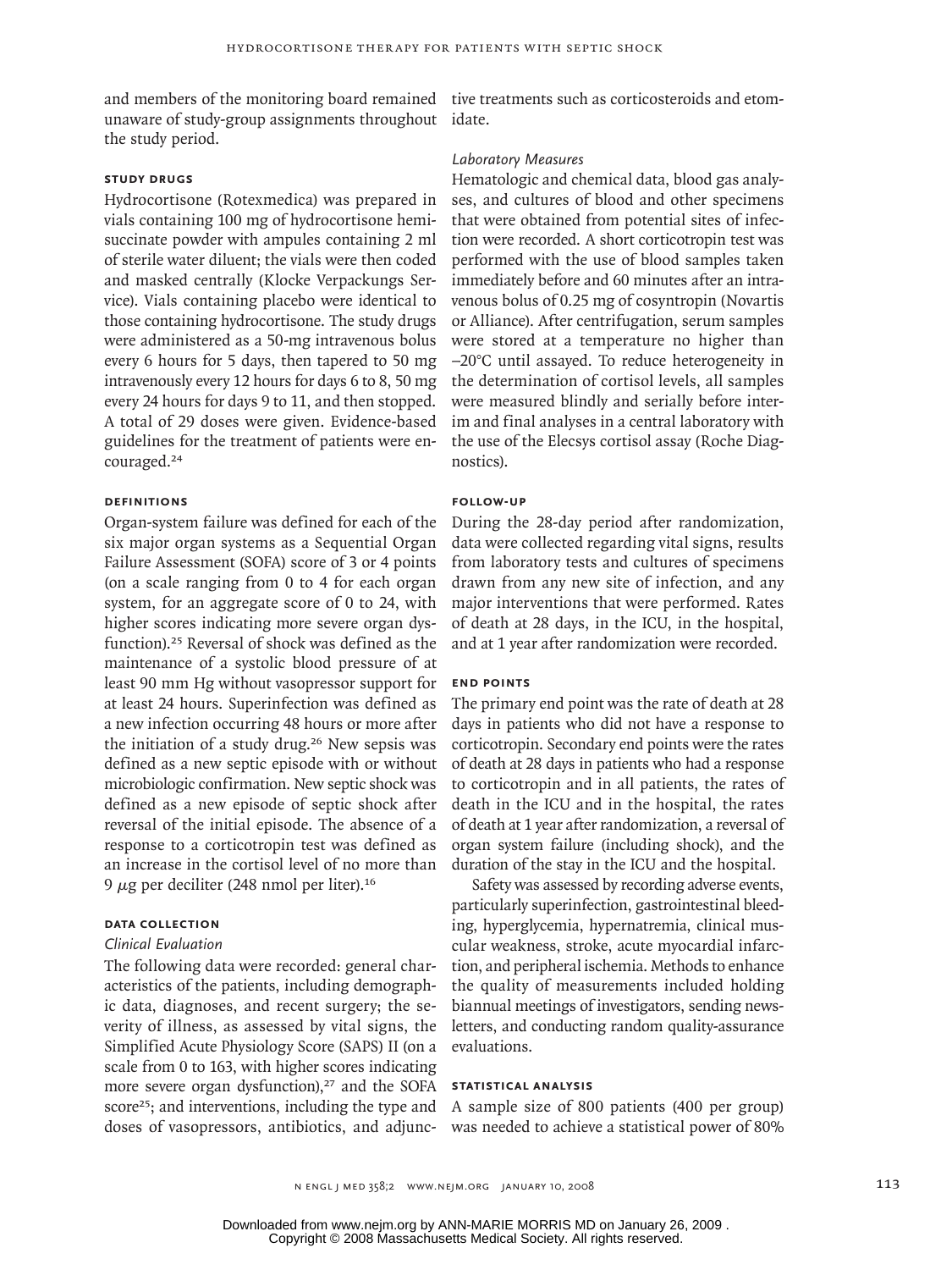to detect an absolute decrease in mortality of 10% from an existing death rate of 50% in patients who did not have a response to corticotropin (40%) of the total group). All analyses were performed according to a prespecified plan. The population was analyzed according to an intention-to-treat principle. The rate of death from all causes at 28 days was analyzed with the use of Fisher's exact test for differences between study groups. A maximum overall two-sided probability of a type I error of 5% was accepted. The test result was corrected for two interim analyses for efficacy. Splitting the alpha error function was performed according to the O'Brien–Fleming method (P= 0.0006, P=0.005, and P=0.047 for the first, second, and final analysis, respectively).

The difference in the rate of death at 28 days between the two study groups was considered to have statistical significance if the stopping criteria of the interim analysis were met or the twosided P value of the final analysis was less than 0.047. The differences between all other secondary efficacy variables were assumed to have statistical significance for P values of less than 0.05. Kaplan–Meier curves for cumulative survival during the 28-day observation period were constructed and compared with the use of the log-rank test. The median time until the reversal of septic shock was calculated with the use of Kaplan– Meier analysis. Adverse events were reported for the per-protocol population.

#### **RESULTS**

# **Patients**

Five hundred patients were enrolled in the study (Fig. 1). One patient in the hydrocortisone group was excluded because consent was withdrawn. Of the remaining 499 patients, all met the entry criteria, although 15 also fulfilled the exclusion criteria (8 patients in the hydrocortisone group and 7 in the placebo group) since 14 had received previous corticosteroid therapy and 1 had undergone previous cardiopulmonary resuscitation. Eighty-seven percent of patients in both the hydrocortisone group and the placebo group received at least 90% of the doses of a study drug.

Of 499 patients in the study, 233 (46.7%) did not have a response to corticotropin (125 in the hydrocortisone group and 108 in the placebo group); 254 patients (50.9%) did have a response to corticotropin (118 in the hydrocortisone group and 136 in the placebo group). Results were unknown for eight patients in the hydrocortisone group and four in the placebo group (2.4%). Etomidate was used in 51 of 251 patients in the hydrocortisone group (20.3%) and in 45 of 248 patients in the placebo group (18.1%) before study entry and in 22 patients (8.8%) and 20 patients (8.1%), respectively, after study enrollment. Among the 96 patients who had received etomidate, 58 did not have a response to corticotropin (60.4%), as compared with 175 of 403 who did

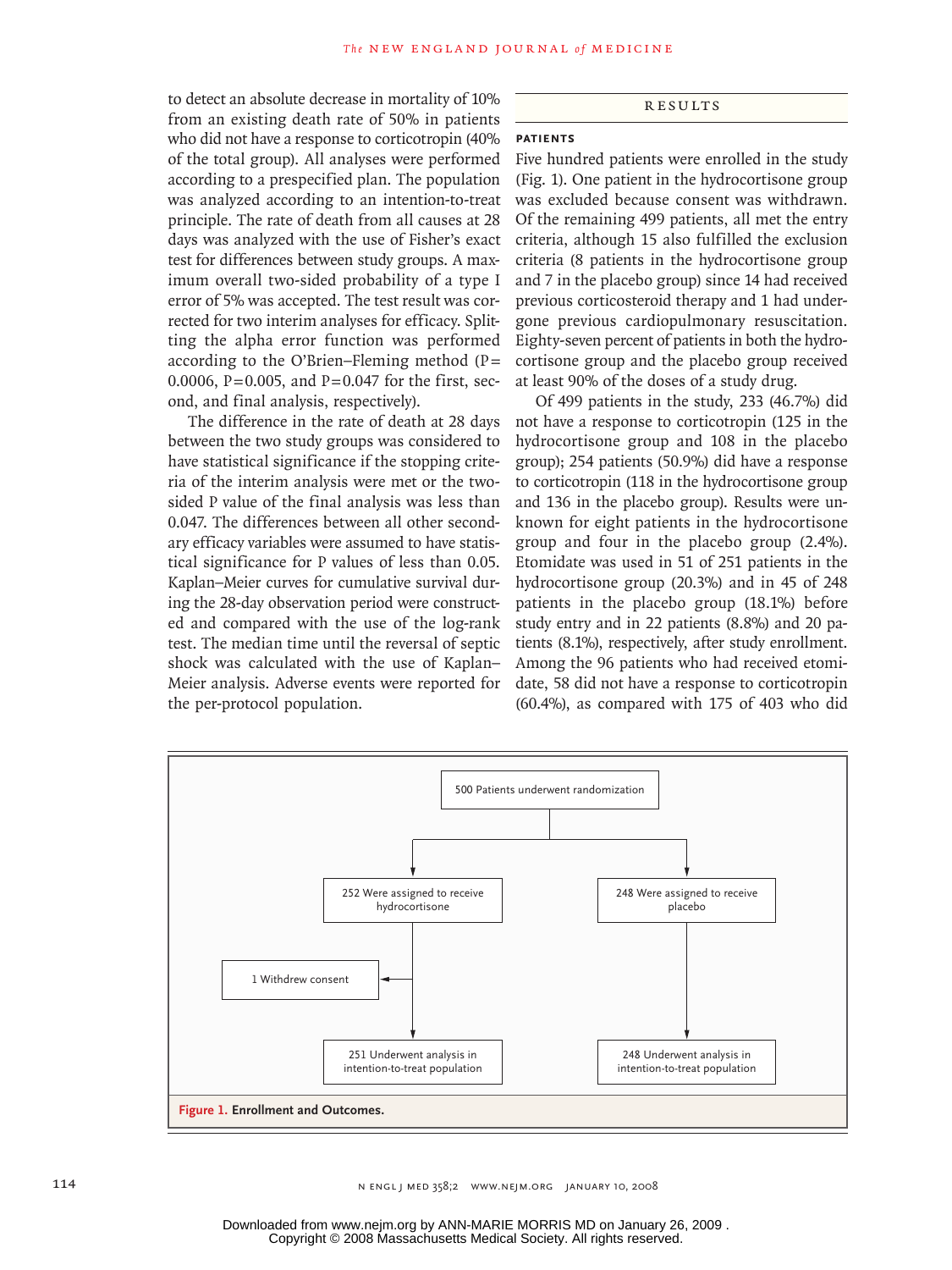not receive etomidate (43.4%, P=0.004). The median time between the last dose of etomidate and enrollment was 14 hours (range, 1 to 67).

At baseline, the two study groups were well balanced with regard to demographic characteristics (Table 1), clinical characteristics (Table 2), and the type and site of infection and infecting organisms (Table 2 of the Supplementary Appendix).

## **Primary End Points**

## *Mortality*

There was no significant difference between the two study groups in the primary outcome, the rate of death at 28 days among patients who did not have a response to corticotropin. There were 49 deaths in 125 patients in the hydrocortisone group (39.2%; 95% confidence interval [CI], 30.5 to 47.9) and 39 deaths in 108 patients in the placebo group  $(36.1\%; 95\% \text{ CI}, 26.9 \text{ to } 45.3; P=0.69)$ .

Likewise, there was no significant difference in the rate of death at 28 days in patients who had a response to corticotropin. There were 34 deaths in 118 patients in the hydrocortisone group (28.8%; 95% CI, 20.6 to 37.0) and 39 deaths among 136 patients in the placebo group (28.7%; 95% CI, 21.1 to 36.3;  $P = 1.00$ ). Overall, there were 86 deaths in the hydrocortisone group (34.3%; 95% CI, 28.3 to 40.2) and 78 deaths in the placebo group (31.5%; 95% CI, 25.6 to 37.3; P=0.51).

No differences in mortality were seen between the study groups or between the corticotropin subgroups at any other time point (Fig. 2 and Table 3). Twenty-one post hoc analyses were performed to elucidate the reasons for the rates of death at 28 days in subgroups of patients. These analyses showed that among patients with a systolic blood pressure persisting at less than 90 mm Hg within 30 hours after study entry, 31 of 69 patients in the hydrocortisone group (44.9%)

| Table 1. Demographic Characteristics of the Patients, According to Subgroup.* |                               |                        |                                  |                        |                               |                        |
|-------------------------------------------------------------------------------|-------------------------------|------------------------|----------------------------------|------------------------|-------------------------------|------------------------|
| Characteristic                                                                | No Response to Corticotropin  |                        | <b>Response to Corticotropin</b> |                        | <b>All Patients</b>           |                        |
|                                                                               | Hydrocortisone<br>$(N = 125)$ | Placebo<br>$(N = 108)$ | Hydrocortisone<br>$(N = 118)$    | Placebo<br>$(N = 136)$ | Hydrocortisone<br>$(N = 251)$ | Placebo<br>$(N = 248)$ |
| $Age - yr$                                                                    | $63 \pm 13$                   | $63 + 15$              | $62 + 14$                        | $64 \pm 16$            | $63 \pm 14$                   | $63 + 15$              |
| $Sex - no. (%)$                                                               |                               |                        |                                  |                        |                               |                        |
| Male                                                                          | 85 (68)                       | 69 (64)                | 76 (64)                          | 95 (70)                | 166(66)                       | 166(67)                |
| Female                                                                        | 40 (32)                       | 39 (36)                | 42 (36)                          | 41 (30)                | 85 (34)                       | 82 (33)                |
| White race - %†                                                               | 119 (95)                      | 101 (94)               | 110(93)                          | 125 (92)               | 236 (94)                      | 228 (92)               |
| Previous disease - no./total no. (%)                                          |                               |                        |                                  |                        |                               |                        |
| Hypertension                                                                  | 48 (38)                       | 37(34)                 | 39(33)                           | 60/133(45)             | 89 (35)                       | 98/245 (40)            |
| Coronary artery disease                                                       | 20 (16)                       | 26 (24)                | 17(14)                           | 21/133(16)             | 37 (15)                       | 47/245 (19)            |
| Congestive heart failure                                                      | 5(4)                          | 8(7)                   | 4(3)                             | 12/133(9)              | 10(4)                         | 20/245(8)              |
| Neurologic                                                                    | 19 (15)                       | 10(9)                  | 14(12)                           | 14/133(11)             | 33(13)                        | 25/245 (10)            |
| Chronic obstructive pulmonary disease                                         | 14(11)                        | 12(11)                 | 11(9)                            | 17/133(13)             | 27(11)                        | 29/245 (12)            |
| Other pulmonary disorder                                                      | 6(5)                          | 12(11)                 | 17(14)                           | 12/133(9)              | 23(9)                         | 24/245 (10)            |
| Cancer                                                                        | 27(22)                        | 21(19)                 | 18(15)                           | 16/133(12)             | 47 (19)                       | $37/245$ (15)          |
| <b>Diabetes</b>                                                               | 22 (18)                       | 19(18)                 | 28 (24)                          | 37/133 (28)            | 51 (20)                       | 56/245 (23)            |
| Liver                                                                         | 14(11)                        | 10(9)                  | 9(8)                             | 7/133(5)               | 23(9)                         | 17/245(7)              |
| Chronic renal failure                                                         | 12(10)                        | 11(10)                 | 10(9)                            | 10/133(8)              | 22(9)                         | 21/245(9)              |
| Admission category - no./total no. (%)                                        |                               |                        |                                  |                        |                               |                        |
| Medical                                                                       | 39 (31)                       | 35/107 (33)            | 37/116 (32)                      | 57/135 (42)            | 80/249 (32)                   | 93/246 (38)            |
| <b>Emergency surgery</b>                                                      | 69 (55)                       | 63/107(59)             | 66/116(57)                       | 67/135(50)             | 138/249 (55)                  | 132/246 (54)           |
| Elective surgery                                                              | 17(14)                        | 9/107(8)               | 13/116(11)                       | 11/135(8)              | 31/249 (12)                   | 21/246(9)              |

\* Plus–minus values are means ±SD.

† Race was reported by the investigators.

n engl j med 358;2 www.nejm.org january 10, 2008 115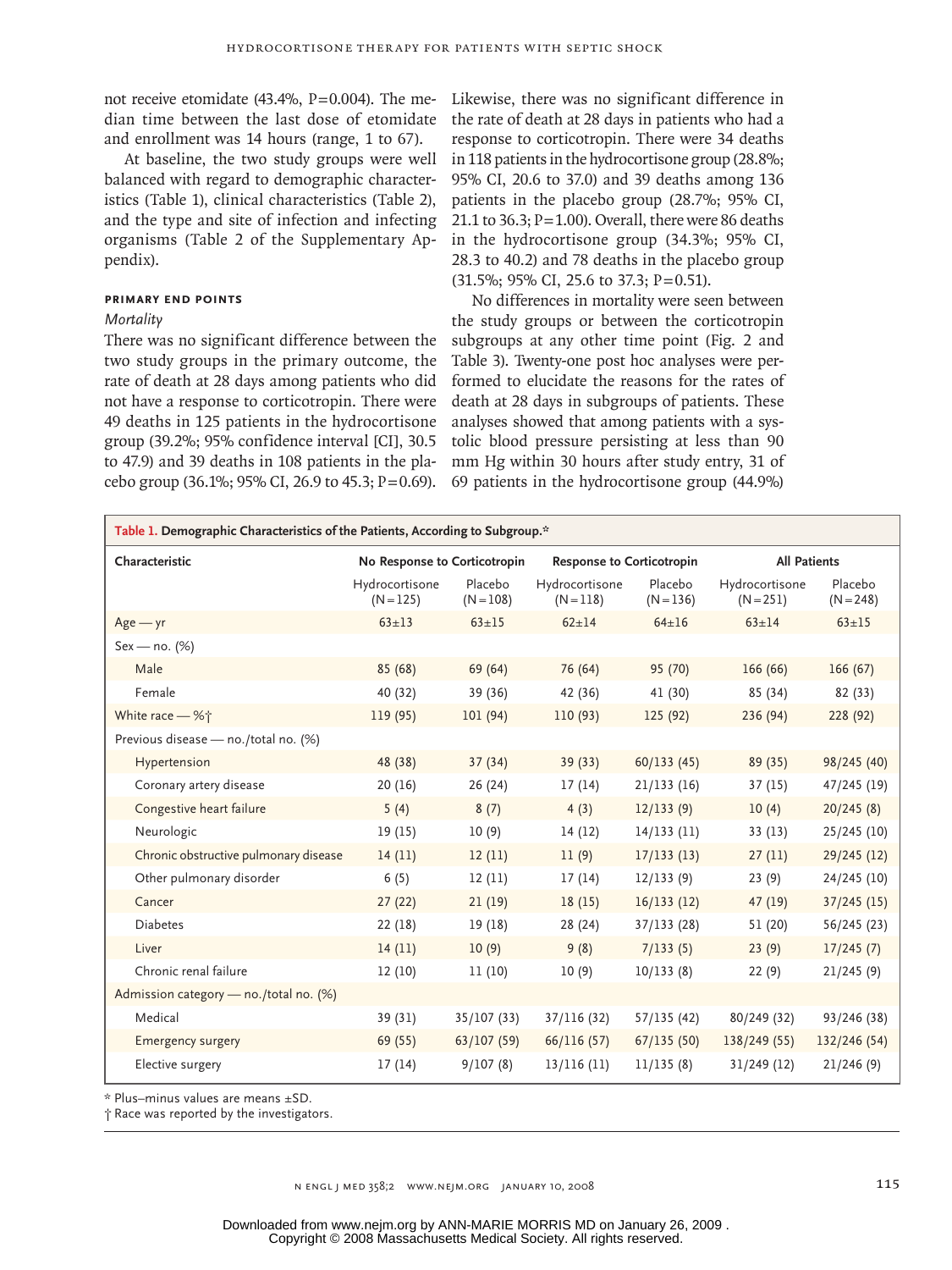| Table 2. Clinical Characteristics of the Patients at                                |          | Baseline, According to Subgroup.*          |                   |                        |                   |                               |                   |                        |                    |                               |                   |                        |
|-------------------------------------------------------------------------------------|----------|--------------------------------------------|-------------------|------------------------|-------------------|-------------------------------|-------------------|------------------------|--------------------|-------------------------------|-------------------|------------------------|
| Variable                                                                            |          | Response to Corticotropin<br>$\frac{1}{2}$ |                   |                        |                   | Response to Corticotropin     |                   |                        |                    | <b>All Patients</b>           |                   |                        |
|                                                                                     | Patients | No. of Hydrocortisone<br>$(N = 125)$       | Patients<br>No.of | $(N = 108)$<br>Placebo | Patients<br>No.of | Hydrocortisone<br>$(N = 118)$ | Patients<br>No.of | $(N = 136)$<br>Placebo | Patients<br>No. of | Hydrocortisone<br>$(N = 251)$ | Patients<br>No.of | $(N = 248)$<br>Placebo |
| Temperature - °C                                                                    | 124      | $37.7 \pm 1.6$                             | 108               | $37.9 \pm 1.6$         | 116               | $38.0 + 1.4$                  | 135               | $38.1 \pm 1.3$         | 248                | $37.9 \pm 1.5$                | 247               | $38.0 + 1.4$           |
| Heart rate - bpm                                                                    | 124      | $121 \pm 24$                               | 108               | $119 + 23$             | 115               | $116 + 29$                    | 136               | $117 + 26$             | 247                | $119 + 26$                    | 248               | $118 + 25$             |
| Systolic blood pressure - mm Hg                                                     | 124      | $92 + 22$                                  | 108               | $97 + 25$              | 116               | $94 + 24$                     | 136               | $95 + 29$              | 248                | $94 + 23$                     | 248               | $95 + 27$              |
| SAPS II score                                                                       | 125      | $50.7 \pm 17.8$                            | 108               | $49.0 + 16.3$          | 117               | $47.9 \pm 18.0$               | 136               | $48.4 \pm 16.9$        | 250                | $49.5 + 17.8$                 | 248               | $48.6 \pm 16.7$        |
| SOFA scoret                                                                         | 125      | $11.0 + 3.4$                               | 108               | $10.7 + 3.4$           | 118               | $10.3 + 3.4$                  | 136               | $10.5 + 2.9$           | 251                | $10.6 + 3.4$                  | 248               | $10.6 + 3.2$           |
| Leukocytes — thousands/mm <sup>3</sup>                                              | 121      | $15.8 \pm 11.2$                            | 106               | $13.8 + 9.8$           | 114               | $14.3 + 8.1$                  | 133               | $15.4 + 9.8$           | 243                | $14.9 + 9.8$                  | 243               | $14.7 + 9.8$           |
| Platelets — thousands/mm <sup>3</sup>                                               | 121      | $205 + 131$                                | 106               | $200 + 150$            | 114               | $218 + 140$                   | 132               | $203 + 119$            | 243                | $212 + 135$                   | 242               | $202 + 133$            |
| Glucose - mg/dl                                                                     | 117      | $140 + 65$                                 | 102               | $126 + 52$             | $\overline{11}$   | $139 + 59$                    | 133               | $146 + 45$             | 235                | $140 + 65$                    | 239               | $137 + 50$             |
| Arterial lactate - mmol/liter                                                       | 102      | $4.6 + 4.0$                                | $\overline{5}$    | $4.0 + 3.9$            | 64                | $3.1 + 3.0$                   | 114               | $4.1 + 4.0$            | 202                | $3.9 + 3.6$                   | 212               | $4.1 + 4.1$            |
| oxygen to fraction of in-<br>Ratio of partial pressure of arterial<br>spired oxygen | 107      | $159 + 89$                                 | 54                | $161 \pm 72$           | 99                | $162 + 82$                    | 119               | $149 + 73$             | 214                | $162 + 89$                    | 216               | $154 \pm 73$           |
| Cortisol $-\mu g/dl$                                                                | 125      |                                            | 108               |                        | 118               |                               | 136               |                        | 243                |                               | 244               |                        |
| Before corticotropin                                                                |          | $30 + 20$                                  |                   | $29 + 19$              |                   | $27 + 19$                     |                   | $29 + 21$              |                    | $28 + 20$                     |                   | $29 + 20$              |
| 60 min after corticotropin                                                          |          | $33 + 19$                                  |                   | $32 + 18$              |                   | $46 + 22$                     |                   | $46 + 23$              |                    | $39 + 22$                     |                   | $39 + 22$              |
| Response to corticotropin test                                                      |          | $3 + 4$                                    |                   | $3 + 4$                |                   | $18 + 11$                     |                   | 16±6                   |                    | $11 + 11$                     |                   | $10\pm8$               |
| Receiving vasopressor or inotrope at<br>baseline - no. (%)                          |          | 125 (100)                                  |                   | 108 (100)              |                   | 117 (99)                      |                   | 131 (96)               |                    | 249 (99)                      |                   | 243 (98)               |
| Type of vasopressor                                                                 |          |                                            |                   |                        |                   |                               |                   |                        |                    |                               |                   |                        |
| Norepinephrine - no. (%)                                                            |          | 116 (93)                                   |                   | 104 (96)               |                   | 103 (87)                      |                   | 124 (91)               |                    | 224 (89)                      |                   | 231 (93)               |
| Maximum dose - ug/kg/min                                                            |          | $0.5 + 0.5$                                |                   | $0.5 + 0.5$            |                   | $0.4 + 0.7$                   |                   | $0.4 + 0.5$            |                    | $0.5 + 0.6$                   |                   | $0.4 \pm 0.5$          |
| Epinephrine — no. (%)                                                               |          | 19 (15)                                    |                   | (8)                    |                   | 14(12)                        |                   | 13 (10)                |                    | 35 (14)                       |                   | 22 (9)                 |
| Maximum dose — µg/kg/min                                                            |          | $0.8 + 1.6$                                |                   | $0.2 + 0.1$            |                   | $0.3 + 0.4$                   |                   | $1.4 \pm 3.3$          |                    | $0.6 + 1.2$                   |                   | $0.9 + 2.6$            |
| Dopamine — no. (%)                                                                  |          | 10(8)                                      |                   | 9(8)                   |                   | 16 (14)                       |                   | 19 (14)                |                    | 27(11)                        |                   | 29 (12)                |
| Maximum dose - ug/kg/min                                                            |          | $12.9 + 9.6$                               |                   | $7.1 + 6.3$            |                   | $9.8 + 6.1$                   |                   | $8.3 \pm 7.1$          |                    | $10.4 \pm 7.5$                |                   | $7.9 + 6.6$            |

*The* NEW ENGLAND JOURNAL of MEDICINE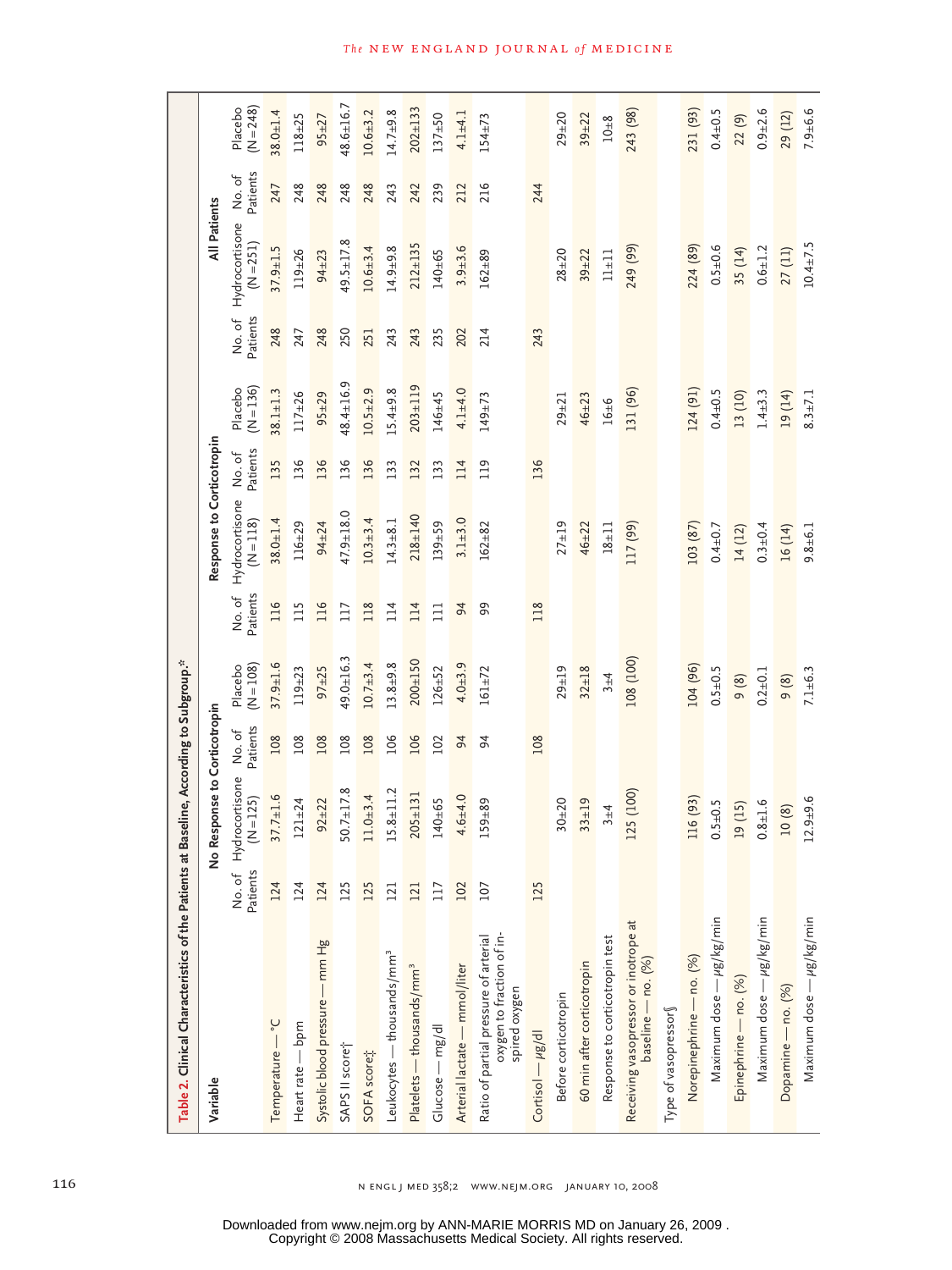|--|

| Ventilatory support at baseline                                                                                                                                                                                                                                                                                                                                                                                                                                                                                                                                                                                                                               |     |             |     |               |     |             |     |               |     |             |     |             |
|---------------------------------------------------------------------------------------------------------------------------------------------------------------------------------------------------------------------------------------------------------------------------------------------------------------------------------------------------------------------------------------------------------------------------------------------------------------------------------------------------------------------------------------------------------------------------------------------------------------------------------------------------------------|-----|-------------|-----|---------------|-----|-------------|-----|---------------|-----|-------------|-----|-------------|
| Mechanical ventilation —<br>no. (%)                                                                                                                                                                                                                                                                                                                                                                                                                                                                                                                                                                                                                           | 225 | 113 (90)    | 108 | 99 (92)       | 118 | 108 (92)    | 134 | 110 (82)      | 251 | 228 (91)    | 246 | 212 (86)    |
| Fidal volume - ml/kg                                                                                                                                                                                                                                                                                                                                                                                                                                                                                                                                                                                                                                          | 99  | $7.6 + 2.1$ | 80  | $7.5 \pm 2.1$ | 95  | $7.6 + 2.2$ | 97  | $7.7 \pm 2.2$ | 201 | $7.7 + 2.1$ | 180 | $7.6 + 2.1$ |
| Fraction of inspired oxygen - %                                                                                                                                                                                                                                                                                                                                                                                                                                                                                                                                                                                                                               |     | $67 + 25$   | 104 | $64 + 25$     | 106 | $60 + 24$   | 125 | $63 + 24$     | 231 | $64 + 25$   | 232 | $63 + 24$   |
| Positive end-expiratory pressure<br>- cm of water                                                                                                                                                                                                                                                                                                                                                                                                                                                                                                                                                                                                             | 108 | $8 + 4$     | 92  | $8 + 3$       | 99  | $9 + 4$     | 114 | $9 + 4$       | 215 | $9 + 4$     | 209 | $9 + 4$     |
| Activated protein C - no. (%)                                                                                                                                                                                                                                                                                                                                                                                                                                                                                                                                                                                                                                 | 125 | 11(9)       | 108 | 13 (12)       | 118 | 6 (5)       | 136 | 7(5)          | 251 | 17(7)       | 248 | 20 (8)      |
| Antithrombin — no. (%)                                                                                                                                                                                                                                                                                                                                                                                                                                                                                                                                                                                                                                        | 125 | 24 (19)     | 108 | 17 (16)       | 118 | 15 (13)     | 136 | 19 (14)       | 251 | 40 (16)     | 248 | 36 (15)     |
| * Plus-minus values are means ±SD. To convert the values for cortisol to nanomoles per liter, multiply by 27.59. To convert the values for glucose to millimoles per liter, multiply by<br>: Scores on the Sequential Organ Failure Assessment (SOFA) range from 0 to 24, with higher scores indicating more severe organ dysfunction<br>†The Simplified Acute Physiology Score (SAPS) II ranges from 0 to 163, with higher scores indicating more severe organ dysfunction.<br>$\S$ Five patients received vasopressin, four in the hydrocortisone group and one in the placebo group.<br>Patients may have received these drugs after baseline.<br>0.05551. |     |             |     |               |     |             |     |               |     |             |     |             |

and 32 of 57 patients in the placebo group (56.1%) had died, with an absolute difference in the hydrocortisone group of –11.2% (95% CI, –18.6 to 6.2;  $P=0.28$ ); among those whose systolic blood pressure was measured at 90 mm Hg or more within 30 hours after study entry, 55 of 181 in the hydrocortisone group (30.4%) and 46 of 189 in the placebo group (24.3%) died, with an absolute difference in the hydrocortisone group of 6.1% (95% CI, −3.0 to 15.1; P=0.20). In post hoc analyses, the rates of death among the 384 patients who received a study drug within 12 hours after baseline were similar in the two groups: 73 of 198 patients in the hydrocortisone group (36.9%) and 58 of 186 patients in the placebo group  $(31.2\%, P=0.28)$  (Table 3 of the Supplementary Appendix).

Post hoc analyses also revealed an increased rate of death at 28 days among patients who received etomidate before randomization in both groups (23 of 51 in the hydrocortisone group [45.1%] and 18 of 45 in the placebo group [40.0%]), as compared with patients who did not receive etomidate (63 of 200 in the hydrocortisone group [31.5%] and 60 of 203 in the placebo group  $[29.6\%, P=0.03]$ .

#### **Reversal of Shock**

The proportions of patients who underwent a reversal of shock were similar among patients who did not have a response to corticotropin: 95 of 125 in the hydrocortisone group (76.0%; 95% CI, 68.5 to 83.5) and 76 of 108 in the placebo group (70.4%; 95% CI, 61.8 to 79.0; P=0.41); among patients who had a response to corticotropin: 100 of 118 patients in the hydrocortisone group (84.7%; 95% CI, 78.3 to 91.2) and 104 of 136 in the placebo group (76.5%; 95% CI, 69.3 to 83.6; P=0.13); and among all patients: 200 of 251 in the hydrocortisone group (79.7%; 95% CI, 74.7 to 84.7) and 184 of 248 in the placebo group (74.2%; 95% CI, 68.7 to 79.6; P=0.18).

The duration of time until the reversal of shock was significantly shorter among patients receiving hydrocortisone for all patients (P<0.001), for those who had a response to corticotropin (P<0.001), and for those who did not have a response to corticotropin  $(P=0.06)$  (Fig. 3). The median time until reversal of shock was also shorter in the hydrocortisone group than in the placebo group: for all patients, 3.3 days (95% CI, 2.9 to 3.9) versus 5.8 days (95% CI, 5.2 to 6.9);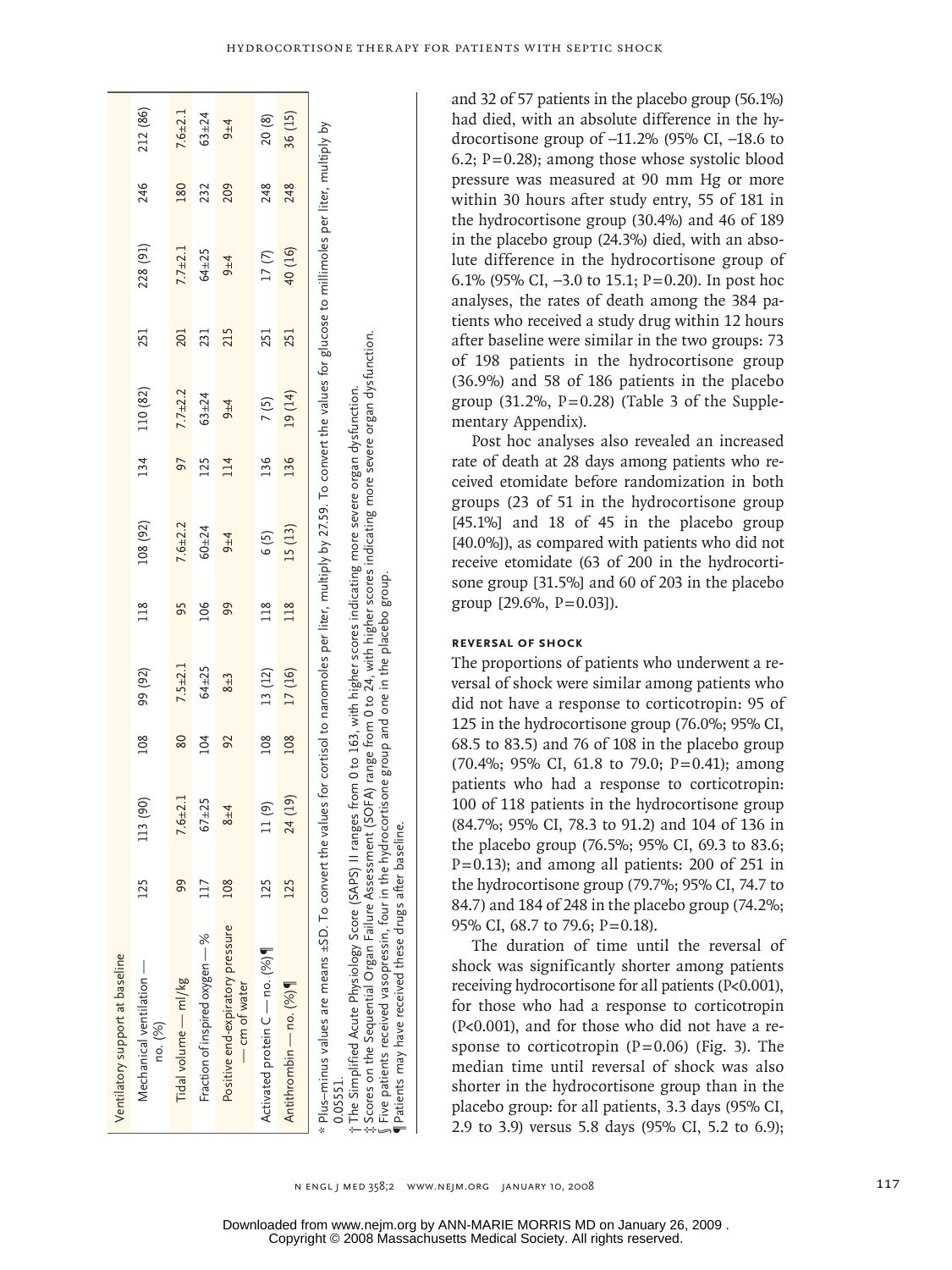

For the comparison between patients with septic shock who received hydrocortisone and those who received placebo, there was no significant difference those who had a response to corticotropin (Panel B), and all patients who **SIZE** among those who did not have a response to a corticotropin test (Panel A), underwent evaluation (Panel C).

Enon

Combo

for those who had a response to corticotropin, 2.8 days (95% CI, 2.1 to 3.3) versus 5.8 days  $(95\% \text{ CI}, 5.2 \text{ to } 6.9)$ ; and for those who did not have a response, 3.9 days (95% CI, 3.0 to 5.2) versus 6.0 days (95% CI, 4.9 to 9.0).

The number of extubated patients on day 28 was similar in the two study groups: 119 of 228 patients who underwent ventilation at baseline in the hydrocortisone group (52%) and 113 of 212 patients in the placebo group (53%). For the 357 patients with cultured pathogens for their primary infection, the clinical evaluation committee determined that appropriate antimicrobial therapy was given to 126 of 173 in the hydrocortisone group (72.8%) and 145 of 184 in the placebo group (78.8%). There was no significant difference in outcome between study groups among patients receiving appropriate antibiotic therapy and those receiving inappropriate therapy.

#### **Use of Corticosteroids and Other Drugs**

Eleven patients in the hydrocortisone group (4.4%) and 10 patients in the placebo group (4.0%) received corticosteroids after study enrollment for allergic reactions, laryngeal edema, bronchospasm, brain edema, replacement of long-term corticosteroid therapy whose history was unknown at enrollment, acute respiratory distress syndrome, and septic shock. Five patients received corticosteroids for septic shock after completion of the course of a study drug. The numbers of patients in both groups who received activated protein C, antithrombin, or both were similar (Table 2).

# **Adverse Events**

In the hydrocortisone group, there was an increased incidence of superinfections, including new episodes of sepsis or septic shock, with a combined odds ratio of 1.37 (95% CI, 1.05 to 1.79); there was also an increased incidence of hyperglycemia and hypernatremia (Table 4). Neuromuscular weakness was rarely reported.

# Discussion

In our study, the use of low-dose hydrocortisone had no significant effect on the rate of death in patients with septic shock at 28 days, regardless of the patients' adrenal responsiveness to corticotropin. The proportion of patients in whom reversal of shock was achieved was similar in the two groups, though this goal was achieved earlier in patients who received hydrocortisone.

These results are in marked contrast to those of the study by Annane et al.,<sup>16</sup> in which both improved survival and reversal of shock were reported in patients with no response to corticotropin who received hydrocortisone plus fludro-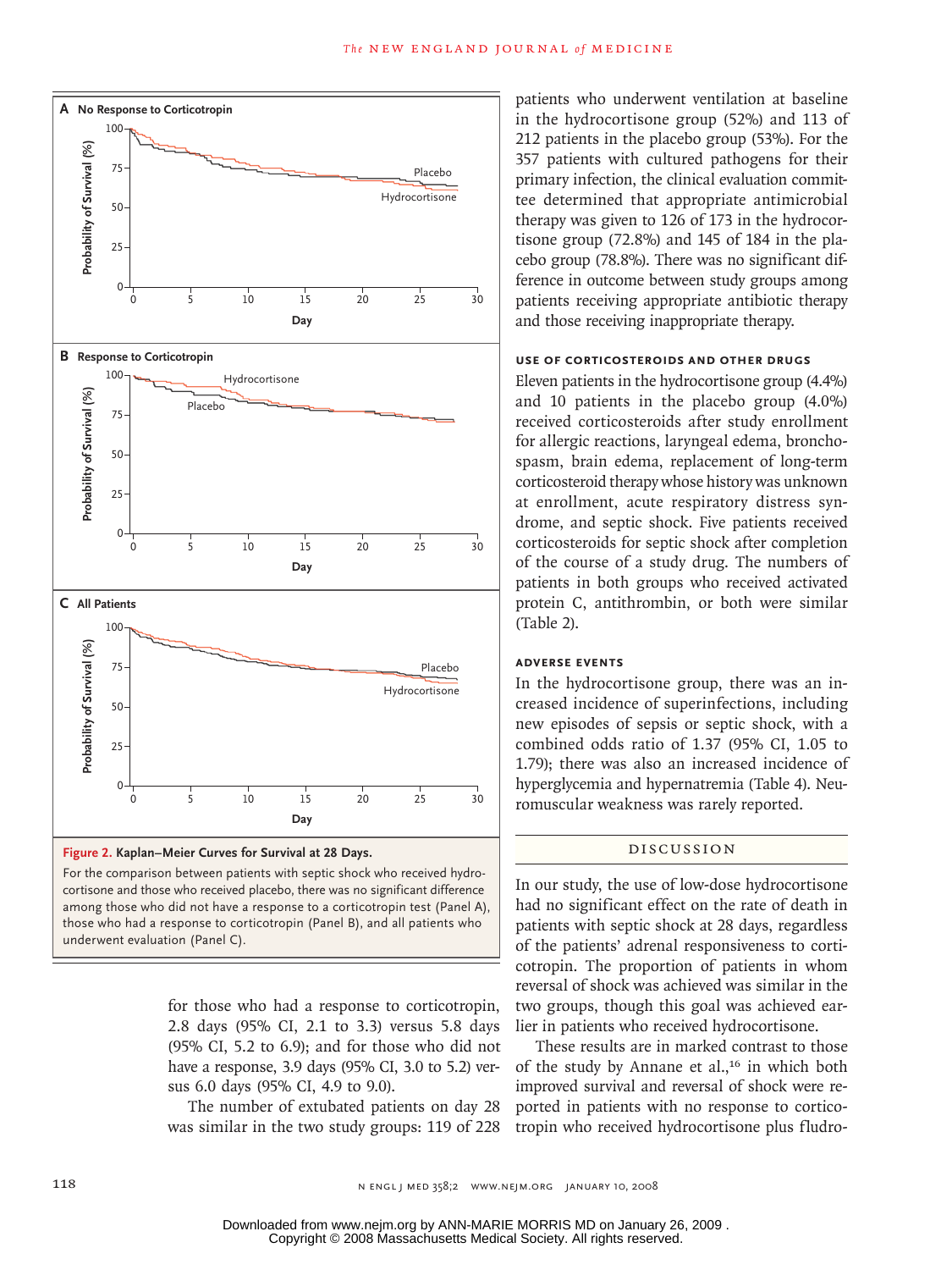| Table 3. Outcomes According to Subgroup.**                                                                                                                                                                                                                                                                                        |                               |                        |                |                                                                                                     |                        |         |                               |                          |         |
|-----------------------------------------------------------------------------------------------------------------------------------------------------------------------------------------------------------------------------------------------------------------------------------------------------------------------------------|-------------------------------|------------------------|----------------|-----------------------------------------------------------------------------------------------------|------------------------|---------|-------------------------------|--------------------------|---------|
| Variable                                                                                                                                                                                                                                                                                                                          | No Response to Corticotropin  |                        | <b>P</b> Value | Response to Corticotropin                                                                           |                        | P Value | All Patients                  |                          | P Value |
|                                                                                                                                                                                                                                                                                                                                   | Hydrocortisone<br>$(N = 125)$ | $(N = 108)$<br>Placebo |                | Hydrocortisone<br>(N=118)                                                                           | Placebo<br>(N=136)     |         | Hydrocortisone<br>$(N = 251)$ | Placebo<br>$(N = 248)$   |         |
| Death within 28 days - no. (%)                                                                                                                                                                                                                                                                                                    | 49 (39.2)                     | 39 (36.1)              | 0.69           | 34(28.8)                                                                                            | 39 (28.7)              | 1.00    | 86 (34.3)                     | 78 (31.5)                | 0.51    |
| Relative risk (95% CI)                                                                                                                                                                                                                                                                                                            | 1.09(0.77 to 1.52)            |                        |                | 1.00 (0.68 to 1.49)                                                                                 |                        |         | 1.09 (0.84 to 1.41)           |                          |         |
| Absolute difference - % (95% CI)                                                                                                                                                                                                                                                                                                  | $3.1 (-9.5 to 15.7)$          |                        |                | $0.1 (-11.2 to 11.4)$                                                                               |                        |         | $2.8$ (-5.5 to 11.2)          |                          |         |
| Death in ICU - no./total no. (%)                                                                                                                                                                                                                                                                                                  | 58/125 (46.4)                 | 44/108 (40.7)          | 0.43           | 41/118 (34.7)                                                                                       | 45/135 (33.3)          | 0.89    | 102/251 (40.6)                | 89/247 (36.0)            | 0.31    |
| Relative risk (95% CI)                                                                                                                                                                                                                                                                                                            | 1.14 (0.85 to 1.53)           |                        |                | $1.04$ (0.74 to $1.47$ )                                                                            |                        |         | 1.13 (0.90 to 1.41)           |                          |         |
| Absolute difference - % (95% CI)                                                                                                                                                                                                                                                                                                  | $5.7 (-7.1 to 18.4)$          |                        |                | $1.4$ (-10.3 to 13.1)                                                                               |                        |         | 4.6 $(-3.9 \text{ to } 13.1)$ |                          |         |
| Death during hospitalization -<br>no./total no. (%)                                                                                                                                                                                                                                                                               | 60/125 (48.0)                 | 50/108 (46.3)          | 0.90           | 48/118 (40.7)                                                                                       | 50/133 (37.6)          | 0.70    | 111/251 (44.2)                | 100/245 (40.8)           | 0.47    |
| Relative risk (95% CI)                                                                                                                                                                                                                                                                                                            | 1.04(0.79 to 1.36)            |                        |                | $1.08$ (0.79 to $1.47$ )                                                                            |                        |         | 1.08 (0.88 to 1.33)           |                          |         |
| Absolute difference - % (95% CI)                                                                                                                                                                                                                                                                                                  | $1.7$ (-11.1 to 14.6)         |                        |                | 3.1 $(-9.0 t0 15.2)$                                                                                |                        |         | 3.4 $(-5.3 \text{ to } 12.1)$ |                          |         |
| Death at 1 yr - no./total no. (%)                                                                                                                                                                                                                                                                                                 | 73/124 (58.9)                 | 60/105 (57.1)          | 0.89           | 61/111 (55.0)                                                                                       | 67/126 (53.2)          | 0.80    | 137/242 (56.6)                | 127/235 (54.0)           | 0.58    |
| Relative risk (95% CI)                                                                                                                                                                                                                                                                                                            | 1.03 (0.83 to 1.29)           |                        |                | 1.03 (0.82 to 1.31)                                                                                 |                        |         | 1.05 (0.89 to 1.23)           |                          |         |
| Length of stay - days                                                                                                                                                                                                                                                                                                             |                               |                        |                |                                                                                                     |                        |         |                               |                          |         |
| In ICU                                                                                                                                                                                                                                                                                                                            | $17 + 19$                     | $17 + 17$              | 0.47           | $18 + 22$                                                                                           | $19 + 16$ <sup>+</sup> | 0.26    | $19 + 31$                     | $18 \pm 17$ <sup>*</sup> | 0.51    |
| In hospital                                                                                                                                                                                                                                                                                                                       | $29 + 26$                     | $31 + 27$              | 0.82           | $36 + 40$                                                                                           | $35 \pm 43$            | 0.68    | $34 + 41$                     | $34 \pm 37$              | 0.47    |
| * Relative risks and percent differences are for the comparison between the hydrocortisone group and the placebo group. P values for categorical variables were calculated with the use<br>of Fisher's exact test. P values for continuous var<br># Data were missing for three patients.<br>t Data were missing for one patient. |                               |                        |                | iables were calculated with the use of the Wilcoxon rank-sum test. ICU denotes intensive care unit. |                        |         |                               |                          |         |

n engl j med 358;2 www.nejm.org january 10, 2008 119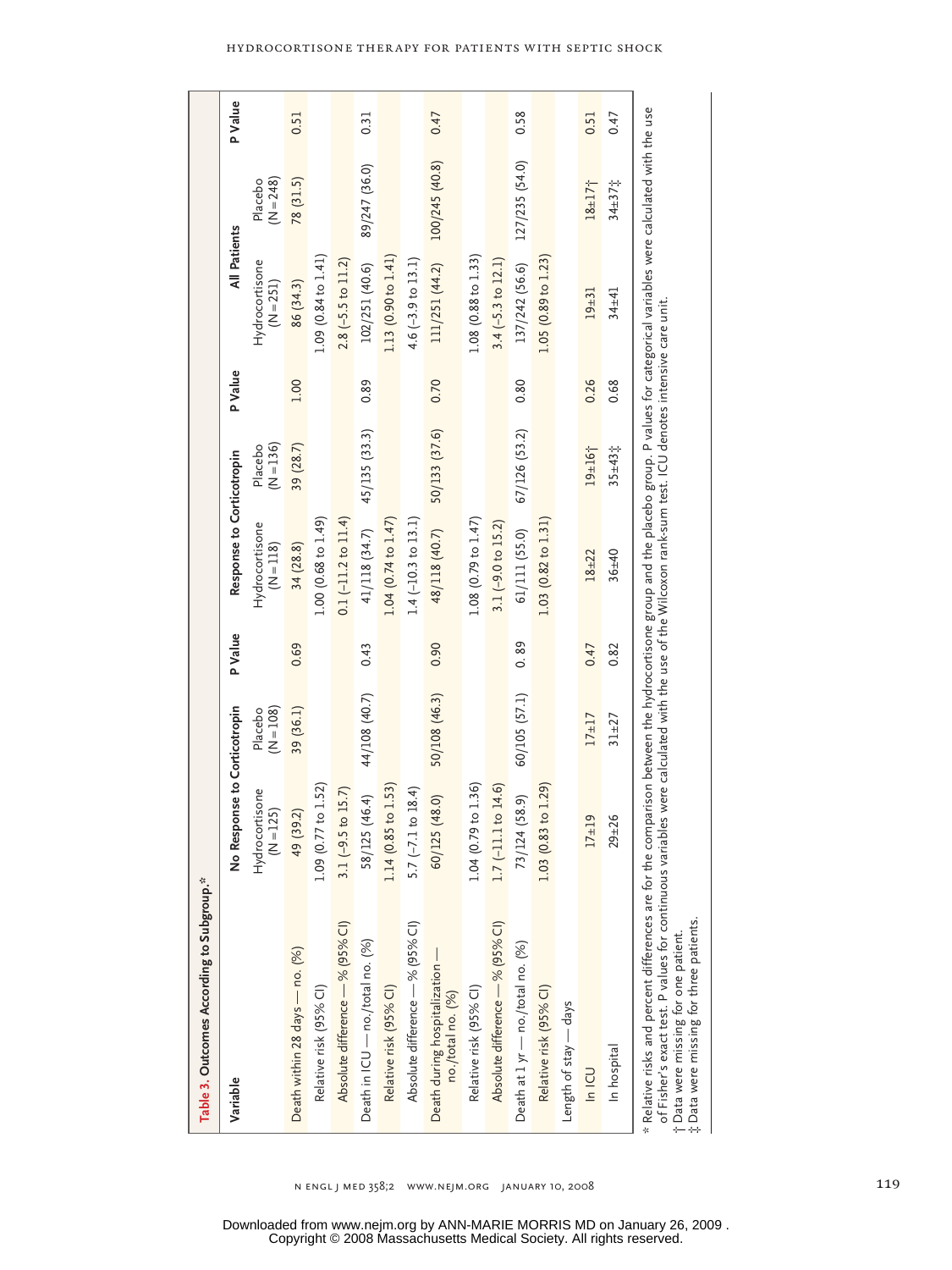

cortisone. Differences between the two studies may stem from several factors. First, the studies involved dissimilar populations of patients. In the Annane study, the patients had higher SAPS II scores at baseline, and the entry requirement for systolic blood pressure was less than 90 mm Hg for more than 1 hour despite fluid and vasopres-

Combo

sor therapy; there also was a much higher rate of death at 28 days in the placebo group (61%, as compared with 32% in our study). Second, enrollment in the Annane study was allowed only within 8 hours after fulfilling entry criteria, as compared with a 72-hour window in our study. Third, fludrocortisone was not given to patients in our study, since 200 mg of hydrocortisone should provide adequate mineralocorticoid activity.28 Furthermore, absorption of oral fludrocortisone is variable in the shock state. Although an analysis of patients in our study who had a systolic blood pressure that persisted below 90 mm Hg at 1 day after fluid and vasopressor resuscitation showed a rate of death of 56.1% in the placebo group and an absolute reduction in mortality of 11.2% in the hydrocortisone group (results that are similar to those reported by Annane et al.), the subgroups of patients who received a study drug within 12 hours after baseline did not show any significant differences in outcome*.*

As reported previously,  $14,15,18$  our study showed a decrease in the time to reversal of shock in the hydrocortisone group. However, the total number of patients who underwent reversal of shock was unaffected. It remains unclear why vascular tone improves in some patients but not in others. In an unexpected finding, the earlier rate of reversal of shock was greater in patients who had had a response to corticotropin but was not associated either with survival benefit or a reduction in duration of stay in either the ICU or the hospital. These findings may be unrelated to adrenal insufficiency but could instead result from a direct interaction with mechanisms producing vascular hyporeactivity.29,30 Alternatively, the effect may be due to a more widespread antiinflammatory action of corticosteroids, which inhibit the expression of proinflammatory cytokines, mediators, and receptors.<sup>31</sup>

The duration of the administration of corticosteroids may be pertinent, with the possibility that any gain that was achieved by an earlier reversal of shock was counterbalanced by later complications.9 In the Annane study, corticosteroid treatment was stopped abruptly after 7 days, whereas in our study, therapy was tapered from day 5 to day 11. Tapering was used because of the increase in proinflammatory mediators and hemodynamic deterioration after abrupt cessation

Enon

(Panel C).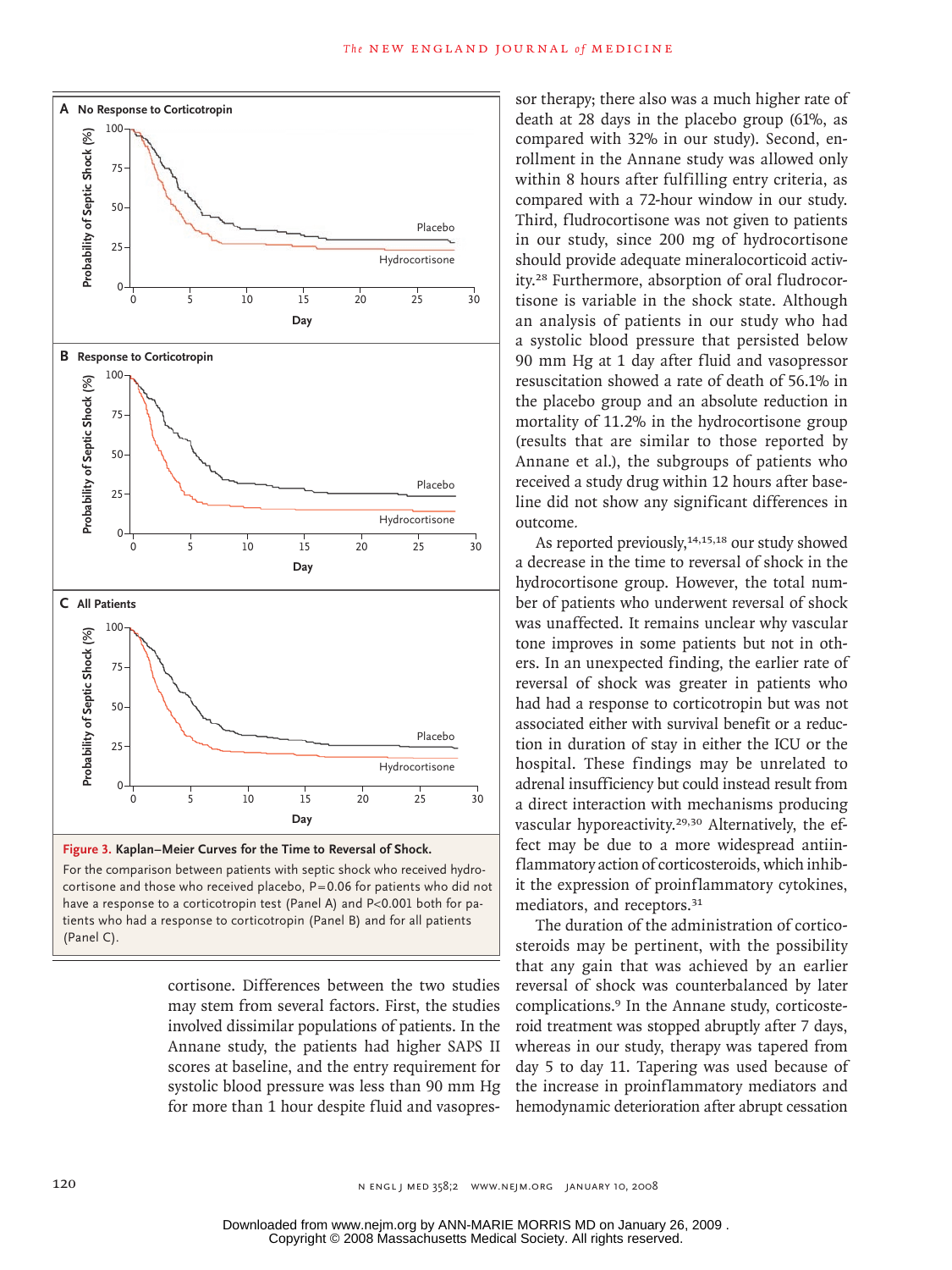| Table 4. Adverse Events (Per-Protocol Population).*                             |                               |                        |                                  |
|---------------------------------------------------------------------------------|-------------------------------|------------------------|----------------------------------|
| Event                                                                           | Hydrocortisone<br>$(N = 234)$ | Placebo<br>$(N = 232)$ | <b>Relative Risk</b><br>(95% CI) |
|                                                                                 | no. of patients (%)           |                        |                                  |
| Superinfection                                                                  | 78 (33)                       | 61(26)                 | $1.27(0.96 - 1.68)$              |
| Catheter-related                                                                | 3(1)                          | 3(1)                   | $0.99(0.20 - 4.86)$              |
| Lung                                                                            | 34(15)                        | 30(13)                 | $1.12(0.71 - 1.77)$              |
| Gastrointestinal                                                                | 22(9)                         | 19(8)                  | $1.15(0.64 - 2.06)$              |
| Urinary tract                                                                   | 11(5)                         | 10(4)                  | $1.09(0.47 - 2.52)$              |
| Wound                                                                           | 9(4)                          | 7(3)                   | $1.27(0.48 - 3.37)$              |
| Other                                                                           | 16(7)                         | 8(3)                   | $1.98(0.87 - 4.54)$              |
| New sepsis                                                                      | 6(3)                          | 2(1)                   | $2.97(0.61 - 14.59)$             |
| New septic shock                                                                | 14(6)                         | 5(2)                   | $2.78(1.02 - 7.58)$              |
| Other adverse event                                                             |                               |                        |                                  |
| Anastomotic leak                                                                | 4(2)                          | 4(2)                   | $0.99(0.25 - 3.92)$              |
| Wound dehiscence                                                                | 2(1)                          | 2(1)                   | $0.99(0.14 - 6.98)$              |
| Repeat shock                                                                    | 72 (31)                       | 57(25)                 | $1.25(0.93 - 1.68)$              |
| Bleeding                                                                        |                               |                        |                                  |
| Any                                                                             | 21(9)                         | 16(7)                  | $1.30(0.70 - 2.43)$              |
| Gastrointestinal                                                                | 15(6)                         | 13(6)                  | $1.14(0.56 - 2.35)$              |
| Polyneuropathy                                                                  | 2(1)                          | 4(2)                   | $0.50(0.09 - 2.68)$              |
| Multiple organ system failure                                                   | 34 (15)                       | 33(14)                 | $1.02(0.66 - 1.59)$              |
| Refractory shock                                                                | 20(9)                         | 25(11)                 | $0.79(0.45 - 1.39)$              |
| Pulmonary                                                                       | 8(3)                          | 13(6)                  | $0.61(0.26 - 1.44)$              |
| Renal                                                                           | 7(3)                          | 6(3)                   | $1.16(0.39 - 3.39)$              |
| Neurologic                                                                      | $1 (-1)$                      | $1 (-1)$               | $0.99(0.06 - 15.76)$             |
| Hyperglycemia (glucose ≥150 mg/dl on any day<br>from day 1 to day 7) $\uparrow$ | 186 (85)                      | 161(72)                | $1.18(1.07-1.31)$                |
| Hypernatremia (sodium ≥150 mmol/liter on any<br>day from day 1 to day 7) $\pm$  | 67 (29)                       | 42 (18)                | $1.58(1.13 - 2.22)$              |
| Possibly related to shock                                                       |                               |                        |                                  |
| Stroke                                                                          | 3(1)                          | $1 (-1)$               | 2.97 (0.31-28.39)                |
| Acute myocardial infarction                                                     | 14(6)                         | 13(6)                  | $1.24(0.34 - 4.56)$              |
| Peripheral limb ischemia                                                        | 0                             | $1 (-1)$               |                                  |

\* Some patients had more than one adverse event. Relative risks are for the comparison between the hydrocortisone group and the placebo group. To convert values for glucose to millimoles per liter, multiply by 0.05551.

† For the diagnosis of hyperglycemia, 220 patients were evaluated in the hydrocortisone group and 225 patients in the placebo group.

‡ For the diagnosis of hypernatremia, 231 patients were evaluated in the hydrocortisone group and 229 patients in the placebo group.

of corticosteroids.<sup>17</sup> Our study showed an in- ings,<sup>11</sup> whereas the study conducted by the Acute creased incidence of superinfection, including Respiratory Distress Syndrome (ARDS) Network<sup>32</sup> new episodes of sepsis or septic shock, in the using higher doses of corticosteroids and metahydrocortisone group. Previous studies with high- analyses of studies that used low doses<sup>21,22</sup> did not dose corticosteroids have shown similar find-report higher rates of infectious complications.

n engl j med 358;2 www.nejm.org january 10, 2008 121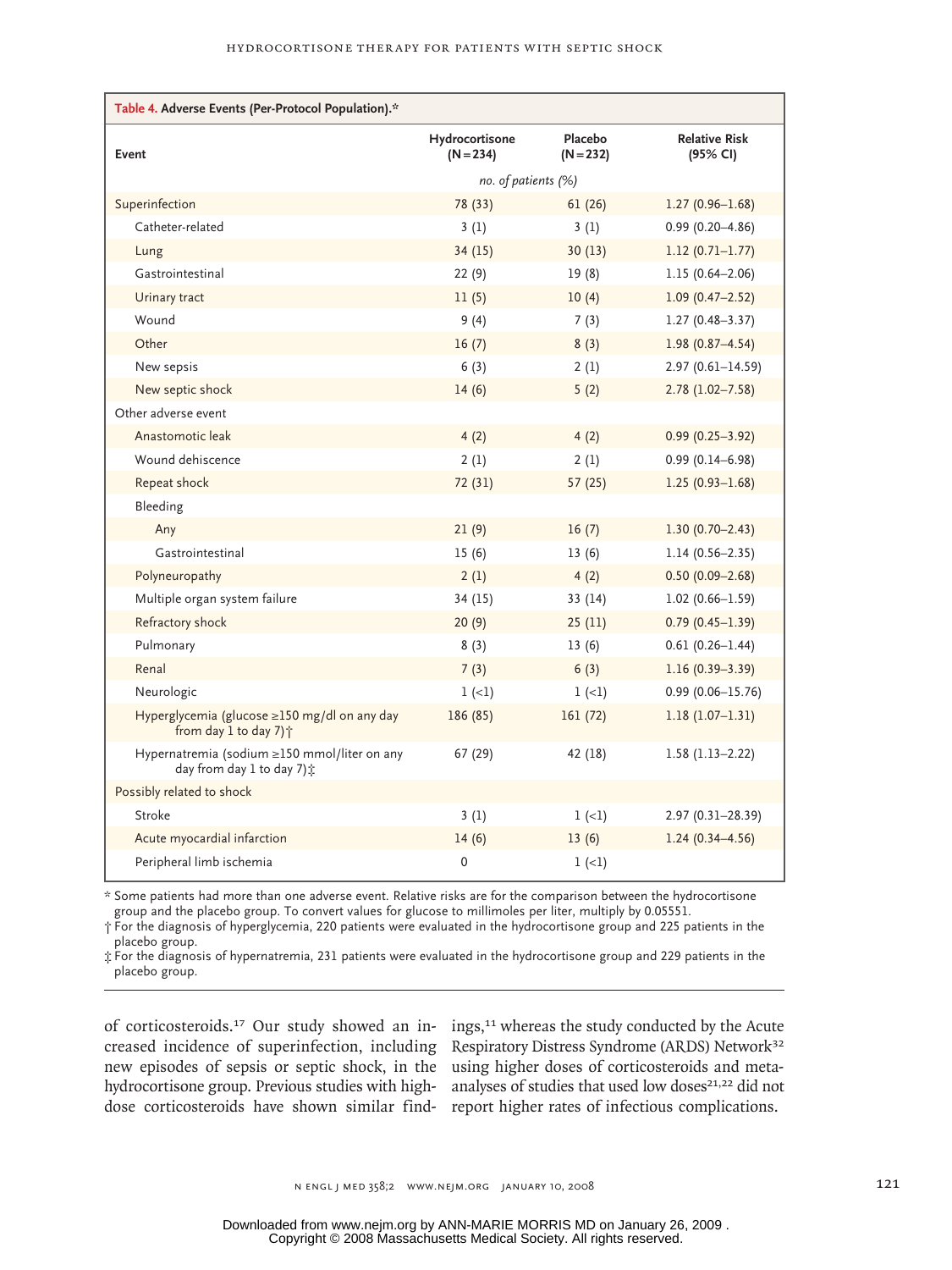Studies involving critically ill patients have reported an association between corticosteroid therapy and the incidence of neuromuscular weakness.32,33 We did not see this in our study, although electrophysiological testing was not performed. However, the duration of mechanical ventilation was similar in the two study groups. Finally, the increased glucose levels in the hydrocortisone group may have contributed to increased mortality.<sup>34</sup>

The use of etomidate for induction of anesthesia in our study (in 26% of patients) was similar to that in the Annane study (24%). Etomidate has a low profile of cardiovascular complications,<sup>35</sup> but a single dose can inhibit the metabolism of corticosteroids for at least 24 hours in patients who are critically ill.36 An association between etomidate and the likelihood of adrenal hyporesponsiveness was also found in our study.

The prognostic importance of adrenal insufficiency in septic shock is well described.19 Routine testing of adrenal function has been advocated to guide corticosteroid therapy.16,18-21 In our study, a modest increase in the rate of death at 28 days was seen in patients who did not have a response to corticotropin (38%), as compared with those who had a response (29%). However, there was no difference in outcome in either subgroup of the hydrocortisone group. The short corticotropin test does not appear to be useful for determining the advisability of corticosteroid treatment in patients with septic shock, and our results call into question the definition of relative adrenal insufficiency. Indeed, significant variability in cortisol levels has been described, depending on the measurement methods used.<sup>37</sup> Studies have described the poor relationship between total and free cortisol levels<sup>38</sup> and other issues concerning the dose, timing, and type of corticotropin.<sup>39</sup>

The strengths of our study include the fact that it was initiated by the investigators and involved 52 ICUs in nine countries. Limitations include the lack of adequate power, since only 500 patients were enrolled rather than the projected 800. This was due to a combination of slow recruitment (which was probably related to a loss of equipoise in view of the various guidelines recommending corticosteroid use<sup>23</sup>), termination of funding, and time expiry of the trial drug. On

the basis of the current data, however, the likelihood of seeing any difference in outcomes between the two study groups was unlikely. Finally, 21 patients received open-label corticosteroids (4.2%), although this finding was unlikely to have had a material effect on the outcome.

In summary, the use of hydrocortisone did not decrease mortality in a general population of patients with septic shock, even though the drug hastened reversal of shock. This lack of improvement may be related to an increased incidence of superinfection and new septic episodes. No benefit was seen in a subgroup of patients who had had no response to corticotropin, as was shown previously for patients with severe septic shock. This finding may be related to methodologic issues surrounding the accurate diagnosis of adrenal insufficiency in critically ill patients or to a decreased prognostic importance of this phenomenon in less severe shock. On the basis of these findings, hydrocortisone cannot be recommended as general adjuvant therapy for septic shock (vasopressor responsive), nor can corticotropin testing be recommended to determine which patients should receive hydrocortisone therapy. Hydrocortisone may have a role among patients who are treated early after the onset of septic shock who remain hypotensive despite the administration of high-dose vasopressors (vasopressor unresponsive).<sup>16</sup>

Supported by a contract (QLK2-CT-2000-00589) from the European Commission, the European Society of Intensive Care Medicine, the European Critical Care Research Network, the International Sepsis Forum, and the Gorham Foundation. Roche Diagnostics provided the Elecsys cortisol immunoassay.

Presented in part at the 19th European Society of Intensive Care Medicine meeting, Barcelona, September 27, 2006; at the Society of Critical Care Medicine 36th Critical Care Congress, Orlando, FL, February 19, 2007; and at the American Thoracic Society International Conference, San Francisco, May 21, 2007.

Dr. Sprung reports receiving consulting fees from AstraZeneca, Eisai, Eli Lilly, and GlaxoSmithKline, grant support from the European Commission, Takeda, and Eisai, and lecture fees from Eli Lilly and serving as a member of a data and safety monitoring committee for Artisan Pharma, Novartis, and Hutchinson Technology; Dr. Singer, receiving consulting fees from Eli Lilly and Ferring; Dr. Kalenka, receiving lecture fees from Eli Lilly and GlaxoSmithKline; Dr. Laterre, receiving consulting fees from Eli Lilly; Dr. Cuthbertson, receiving consulting fees, grant support, and lecture fees from Eli Lilly; Dr. Payen, receiving consulting fees from Edwards Life Sciences, Eli Lilly, and Hutchinson Technology and grant support from Eli Lilly and Hutchinson Technology; and Dr. Briegel, receiving lecture fees from Biosyn and serving on an adjudication committee for LEO Pharma. No other potential conflict of interest relevant to this article was reported.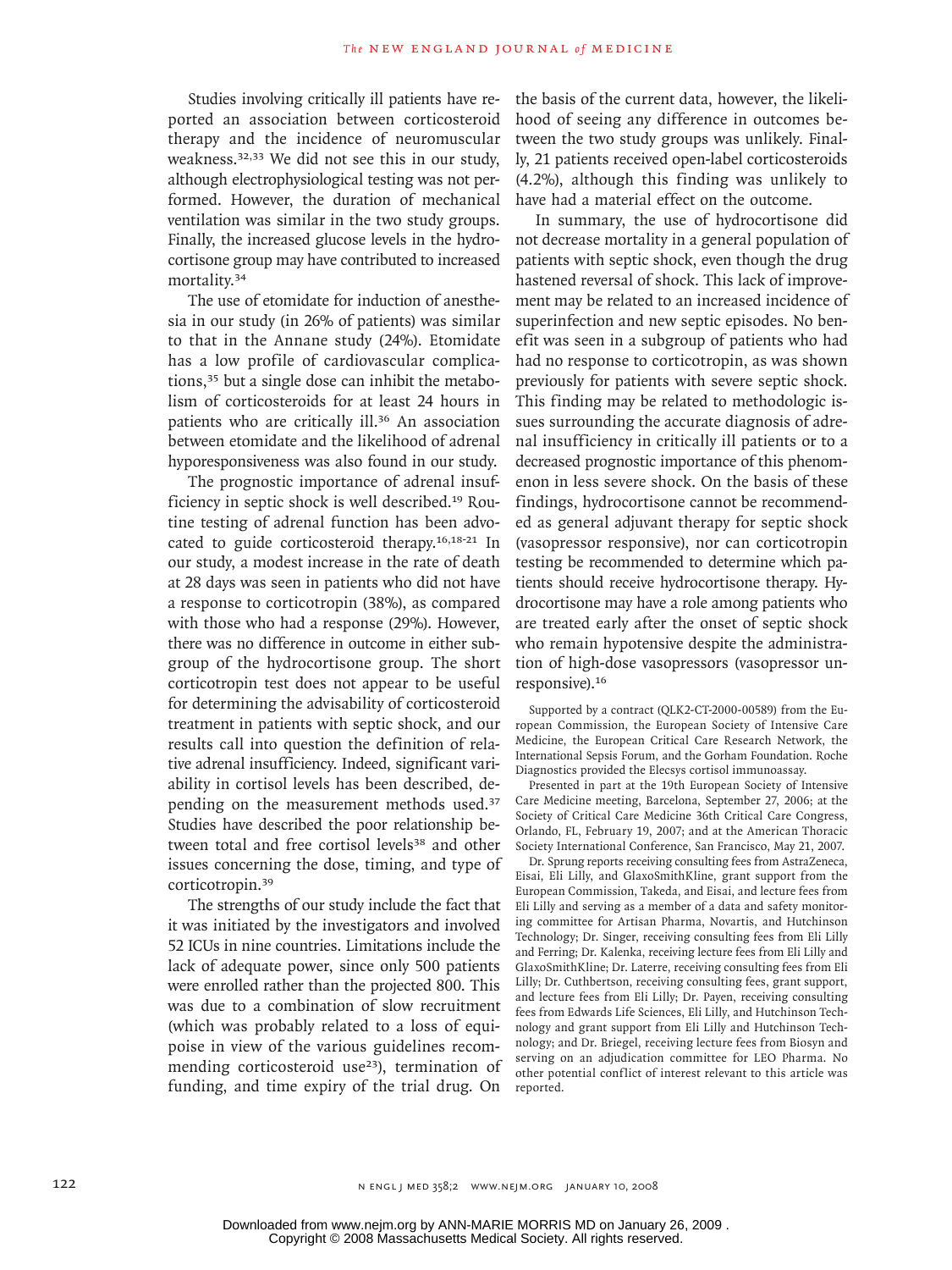#### **Appendix**

In addition to the authors, the following investigators and institutions participated in this study: **Austria:** *Landeskrankenhaus Feldkirch, Feldkirch:* P. Fae; *Krankenhaus Barmherzige Schwestern, Linz:* J. Reisinger; *Universitaetsklinik fuer Innere Medizin II, Vienna:* G. Heinz; **Belgium:** *Hôpital St. Joseph, Arlon:* M. Simon; *St. Luc University Hospital, Brussels:* X. Wittebole, M.N. France; *University Hospital Erasme, Université de Bruxelles, Brussels:* J.-L. Vincent, D. DeBacker; *Centre Hospitalier Universitaire Charleroi, Charleroi:* P. Biston; **France:** *Hôpital de Caen, Caen:* C. Daubin; *Hôpital Raymond Poincaré, Garches:* D. Lipiner, V. Maxime; *Hôpital Huriez, Lille:* P.A. Rodie Talbere, B. Vallet; *Hôpital Caremeau, Nîmes:* J.Y. Lefrant; *Hôpital Saint-Antoine, Paris:* G. Offenstadt; *Hôpital Lariboisière, Paris:* A.C. Lukaszewicz; **Germany:** *Zentralklinikum Augsburg, Augsburg:* G. Neeser, Y. Barth; *Charité Universitätsmedizin Berlin, Campus Virchow-Klinikum, Berlin:* J. Langrehr, M. Oppert; *Campus Charité Mitte, Berlin:* C. Spies, S. Rosseau; *Campus Benjamin Franklin, Berlin:* J. Weimann; *Evangelisches Waldkrankenhaus Spandau, Berlin:* M. Reyle-Hahn; *St. Joseph Krankenhaus, Berlin:* M. Schmutzler; *Vivantes Klinikum Spandau, Berlin:* K.J. Slama; *Vivantes Klinikum Neukoelln, Berlin:* H. Gerlach; *Vivantes Klinikum im Friedrichshain, Berlin:* S. Veit; *Institute for Anesthesia and Operative Intensive Care Medicine, Darmstadt:* M. Welte, L. Von Beck; *University Hospital Carl Gustav Carus, Dresden:* C. Marx; *Krankenhaus Hennigsdorf, Hennigsdorf:* A. Lange; *Friedrich Schiller Universität, Jena:* F. Bloos, F. Brunkhorst; *Klinikum Kempten-Oberallgaeu, Kempten:* M. Haller; *Klinikum Landshut, Landshut:* U. Helms; *Klinikum Mannheim, Mannheim:* F. Fiedler; *Universitätsklinikum Marburg, Marburg:* M. Max; *Klinikum der Universität, Ludwig Maximilians Universität, Munich:* W. Hartl; *Staedtisches Krankenhaus Muenchen Harlaching, Munich:* M. Klimmer, T. Helmer; *Universität Erlangen-Namberg, Nuerenberg:* M. Baumgaertel; *Klinikum Ernst von Bergman, Potsdam:* D. Pappert; **Israel:** *Haemek Hospital, Afula:* A. Lev; *Hadassah Medical Organization, Jerusalem:* O. Shatz; *Belinson Medical Centre, Petach Tikva:* P. Singer; *Ichilov Hospital, Tel Aviv:* A. Nimrod, P. Sorkine; **Italy:** *Policlinico di Tor Vergata, Rome:* S. Natoli; *Centro di Rianimazione, Ospedale S. Eugenio, Rome:* F. Turani; **the Netherlands:** *Erasmus University Medical Center, Rotterdam:* B. Van der Hoven; **Portugal:** *Hospital de St. Antonio do Capuchos, Lisbon:* R. Matos; **United Kingdom:** *Aberdeen Royal Infirmary, Aberdeen:* S. Roughton; *Ipswich Hospital National Health Service* (*NHS*)*, Ipswich:* M. Garfield; *General Infirmary at Leeds, Leeds:* A. Mallick; *University College London Hospitals NHS Foundation Trust, London:* M. McKendry; *Southampton General Hospital, Southampton:* T. Woodcock.

Committee members for the study were as follows: **Steering Committee:** C. Sprung (chair), D. Annane, J. Briegel, D. Keh, R. Moreno, D. Pittet, M. Singer, Y. Weiss; **Safety and Efficacy Monitoring Committee:** J. Cohen (chair), C. Dore, T. Evans, N. Soni, F. Sorenson (Analytica International); **Study Coordinating Center:** C. Sprung (physician coordinator), J. Benbenishty (nurse coordinator), A. Avidan, E. Ludmir, J. Kabiri, K. Furmanov, B. Hain, O. Kalugin, I. Zack; **Clinical Evaluation Committee:** Y. Weiss (chair), D. Annane, J. Briegel, S. Goodman, D. Keh, R. Moreno, M. Singer, C. Sprung; **Berlin Coordinating Center:** D. Keh (chair), A. Goessinger; **French Coordinating Center:** D. Annane (chair), N. Zinsou, D. Friedman; **Munich Central Laboratory Harmonization:** J. Briegel (chair), M. Vogeser; **Statistical Analysis:** Analytica International, F. Sorenson, K. Freivogel.

#### **References**

1. Angus DC, Linde-Zwirble WT, Lidicker J, Clermont G, Carcillo J, Pinsky M. Epidemiology of severe sepsis in the United States: analysis of incidence, outcome, and associated costs of care. Crit Care Med 2001;29:1303-10.

Moreno R, Afonso S, Fevereiro T. Inci-**2.** dence of sepsis in hospitalized patients. Curr Infect Dis Rep 2006;8:346-50.

Matot I, Sprung CL. Definition of sep-**3.** sis. Intensive Care Med 2001;27:Suppl 1: S3-S9.

Annane D, Aegertner P, Jars-Guinces-**4.** tre MC, Guidet B. Current epidemiology of septic shock: the CUB-Réa Network. Am J Respir Crit Care Med 2003;168:165-72.

5. Dellinger RP. Cardiovascular management of septic shock. Crit Care Med 2003; 31:946-55.

Warren BL, Eid A, Singer P, et al. **6.** High-dose antithrombin III in severe sepsis: a randomized controlled trial. JAMA 2001;286:1869-78. [Erratum, JAMA 2002; 287:192.]

Abraham E, Reinhart K, Opal S, et al. **7.** Efficiacy and safety of tifacogin (recombinant tissue factor pathway inhibitor) in severe sepsis: a randomized controlled trial. JAMA 2003;290:238-47.

Laterre PF, Levy H, Clermont G, et al. **8.** Hospital mortality and resource use in subgroups of the Recombinant Human Activated Protein C Worldwide Evaluation in Severe Sepsis (PROWESS) trial. Crit Care Med 2004;32:2207-18.

**9.** Russell JA. Management of sepsis. N Engl J Med 2006;355:1699-713. [Erratum, N Engl J Med 2006;355:2267.]

10. Schumer W. Steroids in the treatment of clinical septic shock. Ann Surg 1976; 184:333-41.

11. Sprung CL, Caralis PV, Marcial EH, et al. The effects of high-dose corticosteroids in patients with septic shock: a prospective, controlled study. N Engl J Med 1984;311:1137-43.

12. Lefering R, Neugebauer EAM. Steroid controversy in sepsis and septic shock: a meta-analysis. Crit Care Med 1995;23: 1294-303.

13. Cronin L, Cook DJ, Carlet J, et al. Corticosteroid treatment for sepsis: a critical appraisal and meta-analysis of the literature. Crit Care Med 1995;23:1430-9.

14. Bollaert PE, Charpentier C, Levy B, Debouverie M, Audibert G, Larcan A. Reversal of late septic shock with supraphysiologic doses of hydrocortisone. Crit Care Med 1998;26:645-50.

15. Briegel J, Forst H, Haller M, et al. Stress doses of hydrocortisone reverse hyperdynamic septic shock: a prospective, randomized, double-blind, single-center study. Crit Care Med 1999;27:723-32.

16. Annane D, Sébille V, Charpentier C, et al. Effect of treatment with low doses of hydrocortisone and fludrocortisone on mortality in patients with septic shock. JAMA 2002;288:862-71.

17. Keh D, Boehnke T, Weber-Carstens S, et al. Immunologic and hemodynamic effects of "low-dose" hydrocortisone in septic shock: a double-blind, randomized, placebo-controlled, crossover study. Am J Respir Crit Care Med 2003;167:512-20. 18. Oppert M, Schindler R, Husung C, et al. Low dose hydrocortisone improves shock reversal and reduces cytokine levels in early hyperdynamic septic shock. Crit Care Med 2005;33:2457-64.

Annane D, Sébille V, Troché G, **19.** Raphaël JC, Gajdos P, Bellisant E. A 3-level prognostic classification in septic shock based on cortisol levels and cortisol response to corticotrophin. JAMA 2000;283: 1038-45.

20. Cooper MS, Stewart PM. Corticosteroid insufficiency in acutely ill patients. N Engl J Med 2003;348:727-34.

Annane D, Bellissant E, Bollaert PE, **21.** Briegel J, Keh D, Kupfer Y. Corticosteroids for severe sepsis and septic shock: a systematic review and meta-analysis. BMJ 2004;329:480-8.

Minneci PC, Deans KJ, Banks SM, **22.** Eichacker PQ, Natanson C. Meta-analysis: the effect of steroids on survival and shock during sepsis depends on the dose. Ann Intern Med 2004;141:47-56.

23. Dellinger RP, Carlet JM, Masur H, et al. Surviving Sepsis Campaign guidelines for the management of severe sepsis and septic shock. Crit Care Med 2004;32:858-73. [Errata, Crit Care Med 2004;32:1448, 2169-70.] 24. Sprung CL, Bernard G, Dellinger RP. Guidelines for the management of severe sepsis and septic shock. Intensive Care Med 2001;27:Suppl 1:S128-S134.

25. Vincent JL, de Mendonca A, Cantraine F, et al. Use of the SOFA score to assess the incidence of organ dysfunction/failure in intensive care units: results of a multicenter, prospective study. Crit Care Med 1998;26:1793-800.

n engl j med 358;2 www.nejm.org january 10, 2008 123